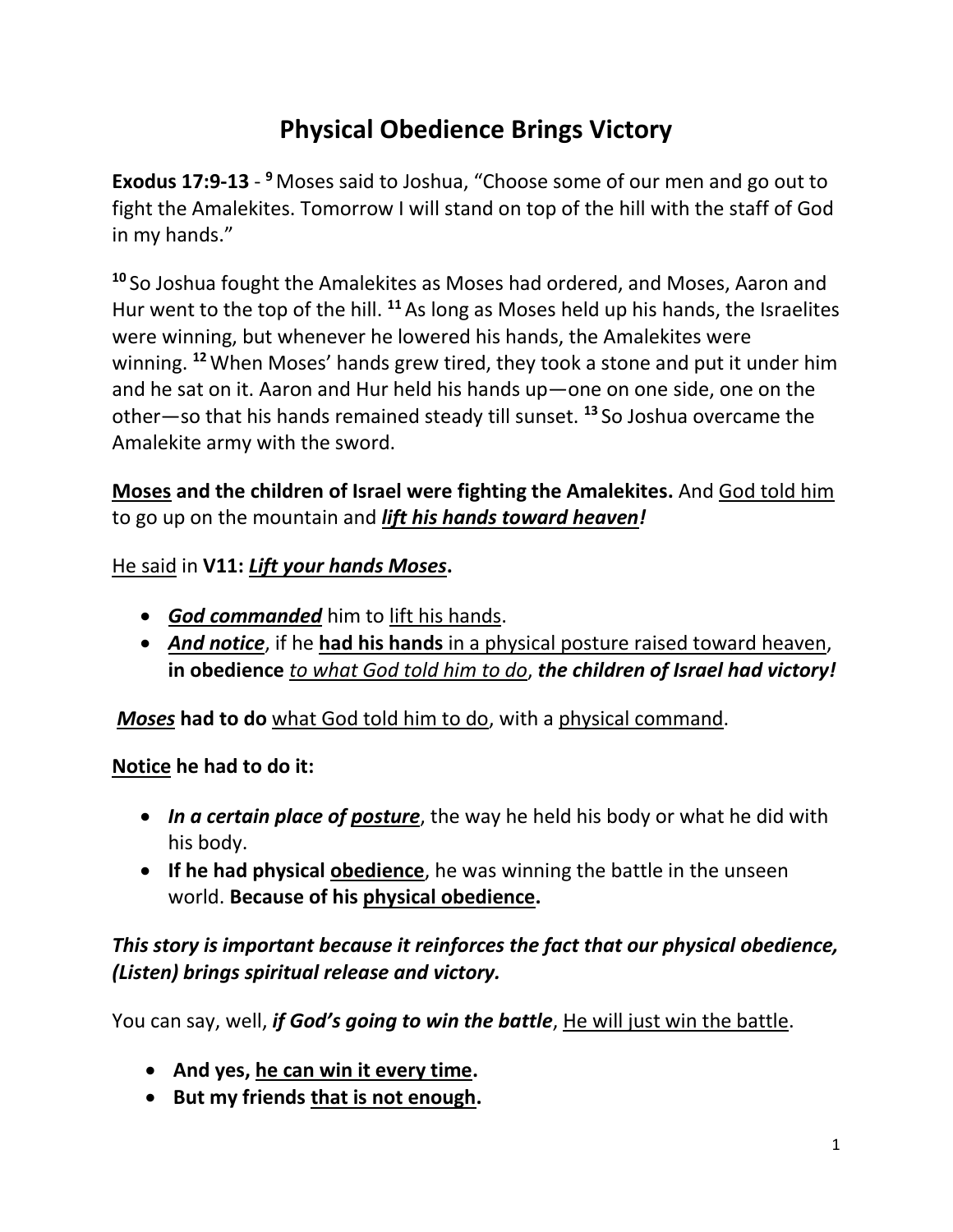**In this story** *God said***…**

- *What you do with* your physical body and your posture
- *Moses determines* whether this battle is going to be **won or lost**.
- **Because** *physical obedience brings spiritual release and spiritual victory.*

*That's why this story is so important,* that somehow, there is a connection between *what we do physically*, and *what happens spiritually***.** 

- **What we do** here with *our physical* bodies, will make a difference of what happens in *the unseen world*.
- **When Moses obeyed**, angels were released into the battlefield of Amalek.
- *When Moses raised his hands* physically, **God brought the victory** to not only Moses but also Israel.
- **Why?** *Because God told him to do it*!

**Our physical bodies and postures are important to God.**

- **Our ability to make our flesh**, mind ourselves, is worship that is very important to God.
- **Because** *if his hands* **started coming down**, then the angels would withdraw themselves and *Amalek started winning* the battle.
- But *if Moses kept physical obedience* and kept his arms and hands *up in the air toward heaven*, **God would allow** the angels to fight, and Israel would then win.
- *Angels fight for us!*

*Hebrews 1:14 says: Are they not all ministering spirits, sent forth to minister for them who shall be heirs of salvation?* 

• **Angels are out** *fighting for us* and to render themselves as spirits *to minister and fight for us.*

*Hebrews 1:7 says: <sup>7</sup> And of the angels He says: "Who makes His angels spirits And His ministers a flame of fire."*

- He will make his ministers flames of fire!
- When we have physical obedience, **He will fight for us.**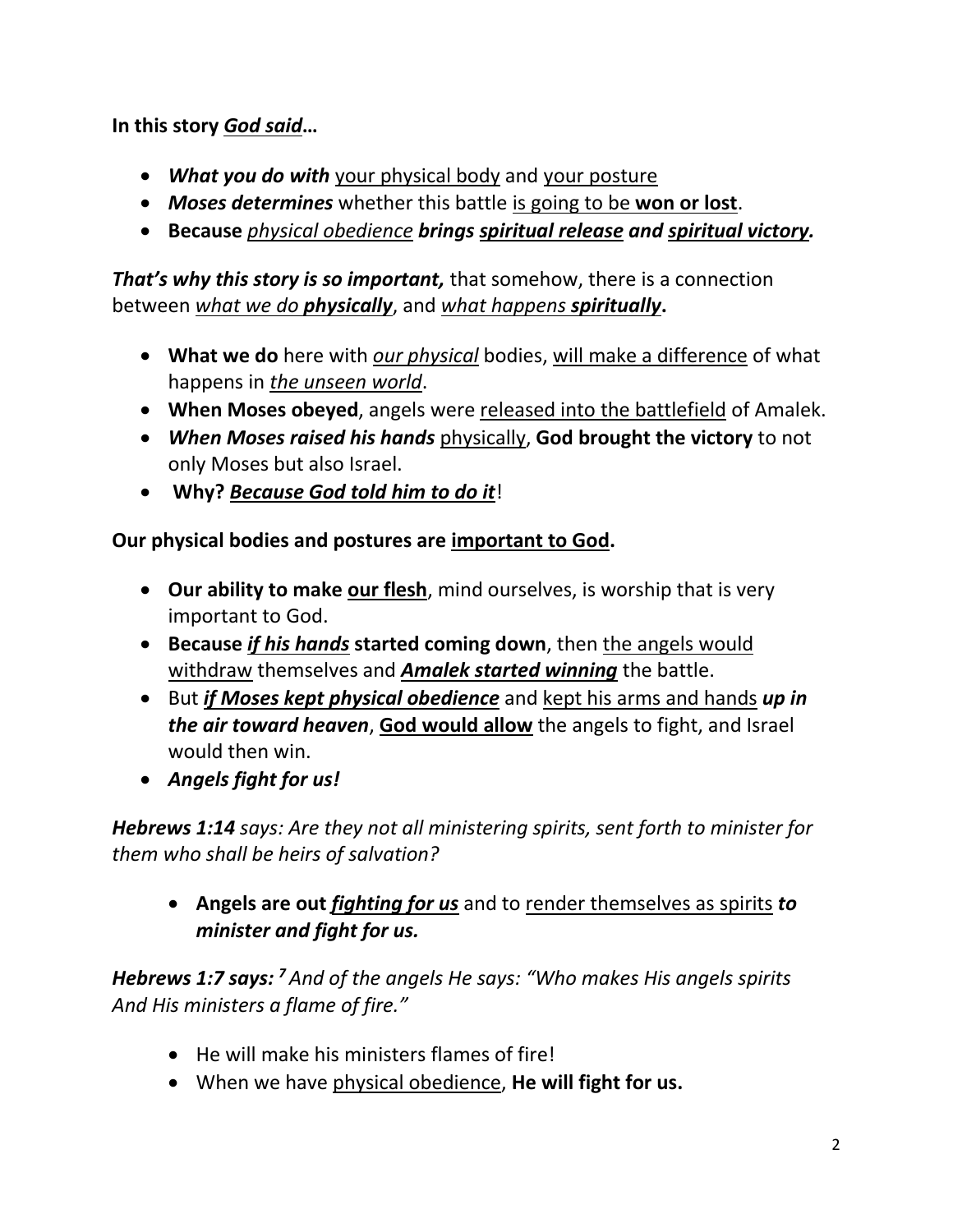- *Unseen angels* will be there to fight the battles as they did with Moses, *when we obey him physically*.
- **God will release** the angels into any situation, when we learn to obey him with our hands raised.

# *Here's the point***…**

- *Hands are raised*, and if **Moses** *obeys what God tells him to do* with his physical body, and his hands and arms *in a physical posture.*
- **The battle is won** because what he is doing physically with his body.
- **If his hands go down**, he begins to lose the battle.
- But *if his hands stay up*, **he begins** *to win the battle*.

*1 Timothy 2:8 -* **Men and Women in the Church - 8** I desire therefore that the men pray everywhere, *lifting up holy hands*, without wrath and doubting.

**The word "wrath" means**, *don't get mad about the instruction God is giving*, to do something physically.

- We are to do it without **wrath** and do it without **doubting**.
- *Doubting means don't question...* Like what good does it do to raise my hands?
- **Don't question** *when God tells you to do* something physically.

He said, **lift your hands without wrath and doubt.** In other words, *don't stand there arguing with God*, saying, **I don't have to do that!** 

- No, the truth is, **physical obedience** *brings spiritual release* and *victory* every time.
- And how much more, *if the raising of the hands brought victory* and worked in the Old Testament and old covenant.

**What would our physical obedience bring?** like fasting, prayer and lifting our hands *in worship and praise* under the New Testament and New Covenant?

- God said to *"Lift up holy hands"!*
- **The best and most effective way** *to conquer the spirit of Amalek*, is to help each other in our praise.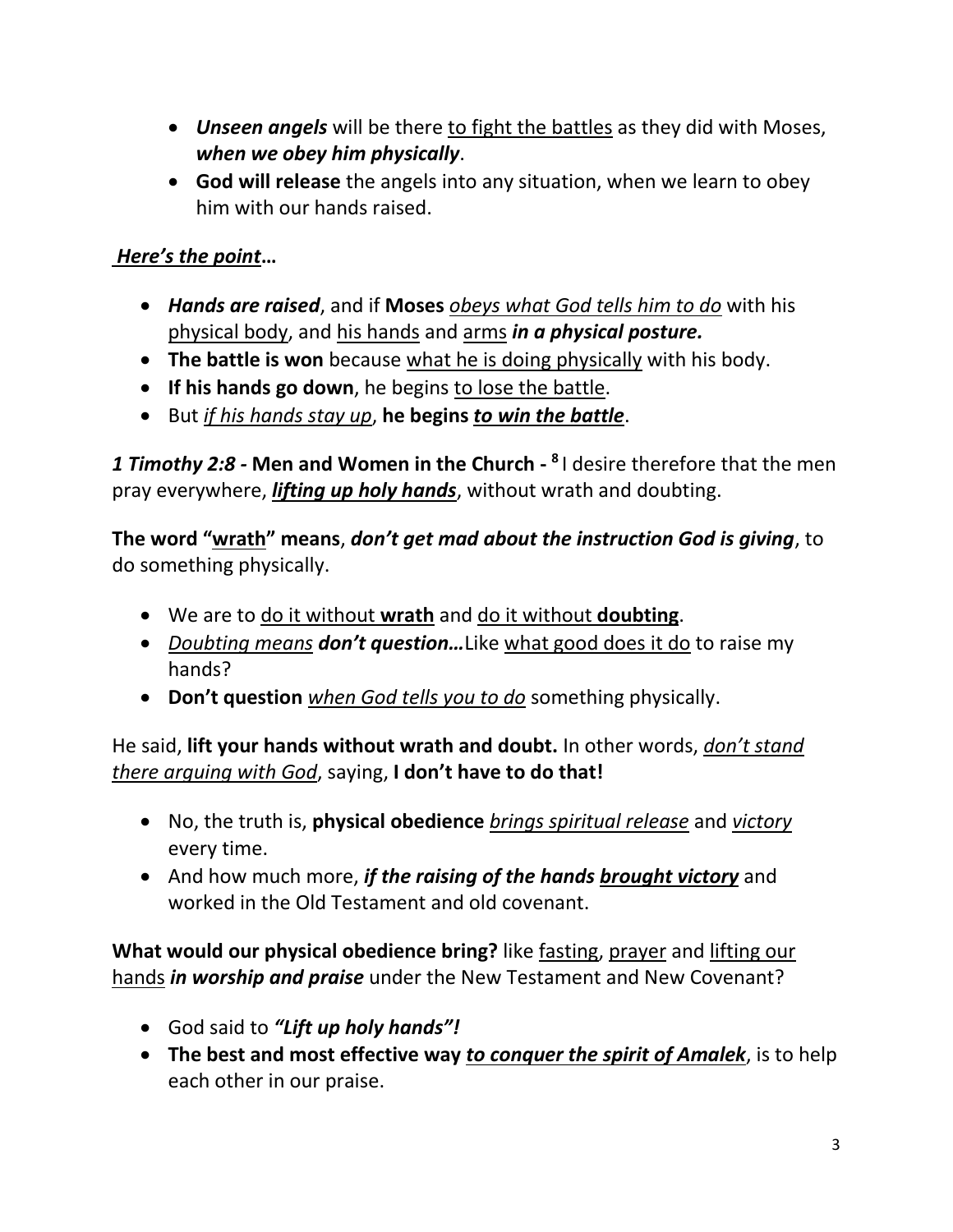- *Lift one another's hands*. Support and encourage each other.
- In this way, we will *wipe out the spirit that despises* the blessings of God completely.

#### **Physical obedience** *brings spiritual release* **and** *victory***.**

**Psalm 134:1-2 - <sup>1</sup>** Praise the LORD, all you servants of the LORD who minister by night in the house of the LORD.

**2** *Lift up your hands* in the sanctuary and praise the LORD.

Psalm 63:4 - <sup>4</sup> I will praise you as long as I live, and in your name *I will lift up my hands.*

Lamentations 3:40-41 - <sup>40</sup> Let us examine our ways and test them, and let us return to the LORD. **<sup>41</sup>** Let us *lift up our hearts and our hands* to God in heaven

#### **Psalm 28:1-3** - **Rejoicing in Answered Prayer -** *A Psalm* **of David.**

**28** To You I will cry, O LORD my Rock: Do not be silent to me, Lest, if You *are* silent to me, I become like those who go down to the pit. **<sup>2</sup>**Hear the voice of my supplications When I cry to You, **When I lift up my hands** toward Your holy sanctuary. **<sup>3</sup>**Do not take me away with the wicked And with the workers of iniquity, Who speak peace to their neighbors, But evil *is* in their hearts.

- **We are to lift our hands in the sanctuary**.
- **We are lift our hands to his wonderful name**.
- We are to *lift our hearts and hands* unto the God of heaven.
- And we are to *cry unto God and lift our hands* with his holiness.

#### **And finally Hear me well!**

**The Amalekites** were some of the nastiest, *most devious enemies* **that Israel would face.**

- They were predators who *worked every possible angle*, to take advantage of **the weaknesses of their foes.**
- **Always** *trying to manipulate*.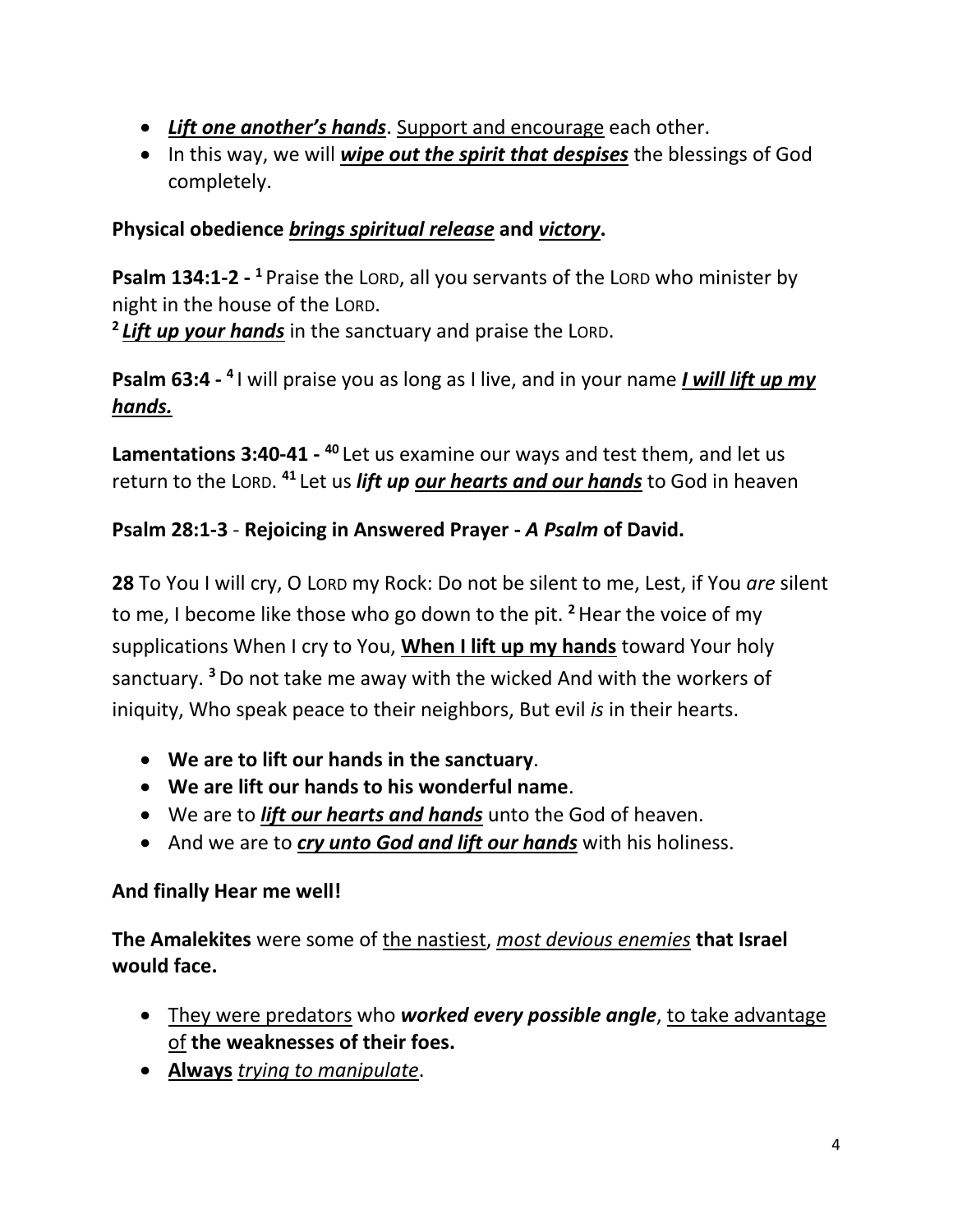**Now hear me again well!** 

- **The Amalekites weren't** an enemy who would face them face to face.
- They would **sneak around and attack** from a distance or t**hey would try to catch them in** a precarious spot.
- **Like when Israel was trying** to cross a river, or navigating a pass in the mountains, or during times of rest.

#### **We need to defeat that spirit of the Amalekites.**

- **We need stop it in its tracks.**
- Get into the posture of prayer and **get physical** to have the angelic protection of God.
- **Learn to** *worship and praise him* **in the sanctuary**.

# **Amalek is defeated when we obey physically.**

- **The spirit of nasty voices** *is defeated* when we have *physical obedience* to our Lord.
- **The enemy will attack** our kids.
- He will attack our greatest weakness.
- He will attack unfairly.
- He will attack unexpectedly.

#### **The remedy and answer is our physical obedience unto God!**

- Make yourself *physically perseverant*, through the weariness.
- Make our bodies *obey and become* that living sacrifice with a life of prayer and worship and *lifting my hands* even *when I do not feel like it*.
- That means we will have to make a conscious effort to *keep praying no matter what dilemmas* or *weariness* face us in life.

Paul said *I put my body under subjection*, in other words, *I make my body obey!* 

**1 Corinthians 9:27** - <sup>27</sup> But I discipline my body and bring *it* into subjection, lest, when I have preached to others, I myself should become disqualified.